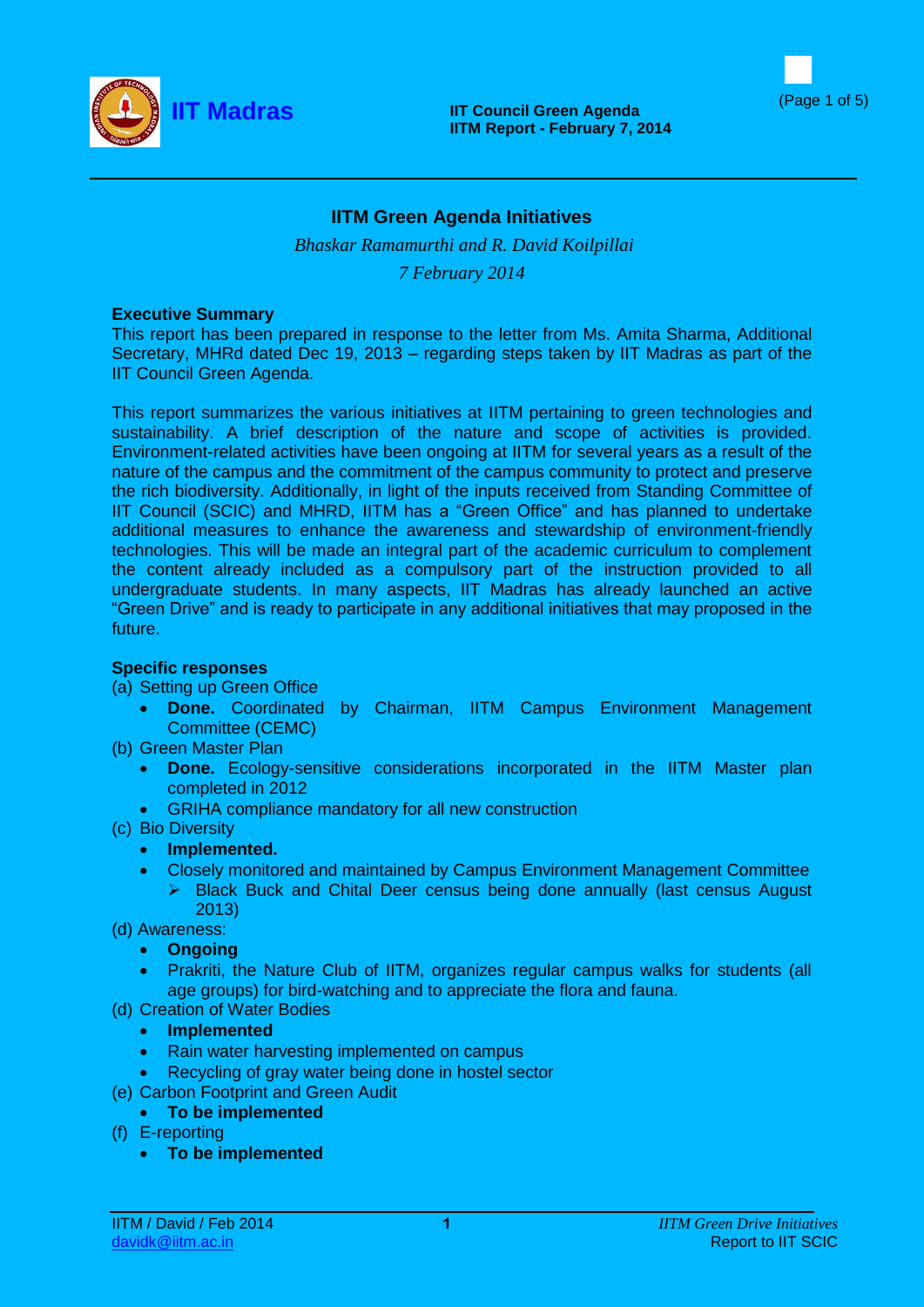



# **Key Inputs:**

IITM has activities in all areas of "Green Agenda" highlighted by the IIT Council, Ms. Amita Sharma's letter and the Kakodkar Committee Report.

# **Initiatives within IITM Campus**

# **IITM Green Office**

- The **Campus Environment Management Committee (CEMC)** of IIT Madras has been functioning for more than 5 years. This committee is constituted by the Director and is chaired by the Dean (Planning). It has representatives of the Engineering Unit, the faculty members, staff, students, other campus residents as its members, along with the Chairs of the Engineering Unit and a biodiversity expert (external). This committee has coordinated issues related with building footprint and the efficiency of land usage, fauna and flora on campus and the impact of the Institute's activities on them, waste disposal, etc. **This committee will fulfil the role envisioned for the Green Office**
- **The IITM Green Office will be a function under the CEMC and coordinated by the Dean (Planning).** This has been decided by the Director and will be implemented accordingly.
- The scope and responsibilities of the CEMC has been expanded to include issues such as green audits, monitoring of institutional management practices – energy, water waste, construction projects.
- The maintenance and publishing of the Institute's green parameters, and interaction with the community.
- The CEMC will be working in partnership with the **Prakriti, the wildlife club of IITM** to address biodiversity conservation issues. The services of experts will be utilized to address the biodiversity aspects.

# **Solar Energy Initiatives**

 A project for the installation of a 100 kW solar power plant (pilot plant) followed by 1 MW solar power plant are in the process of being implemented. This will be the first phase of renewable energy usage on campus. The Solar PV system will be a rooftop system which will be grid-connected.

# **Green Master Plan**

- A master plan for the next 20+ years has been drawn up by a duly-appointed architect with input from the campus community, administration, green technology consultants and biodiversity experts. This was completed in 2012 placing special emphasis on "green initiatives". The IITM master plan 2012 has been published and is being followed for the growth of the campus.
- Green construction practices have been adopted in the Institute for several years, including the use of concrete bricks, fly ash in all structural concrete, higher concrete grades to obtain longer service life, seismic resistant design to ensure safety and delay obsoleteness
- The IITM campus has been following for many years a policy of minimal landscaping and paving. The total constructed is kept under 28% in order to sustain the plant and animal biodiversity of the campus.
- All recent constructions on IITM campus comply with the **GRIHA 4** rating.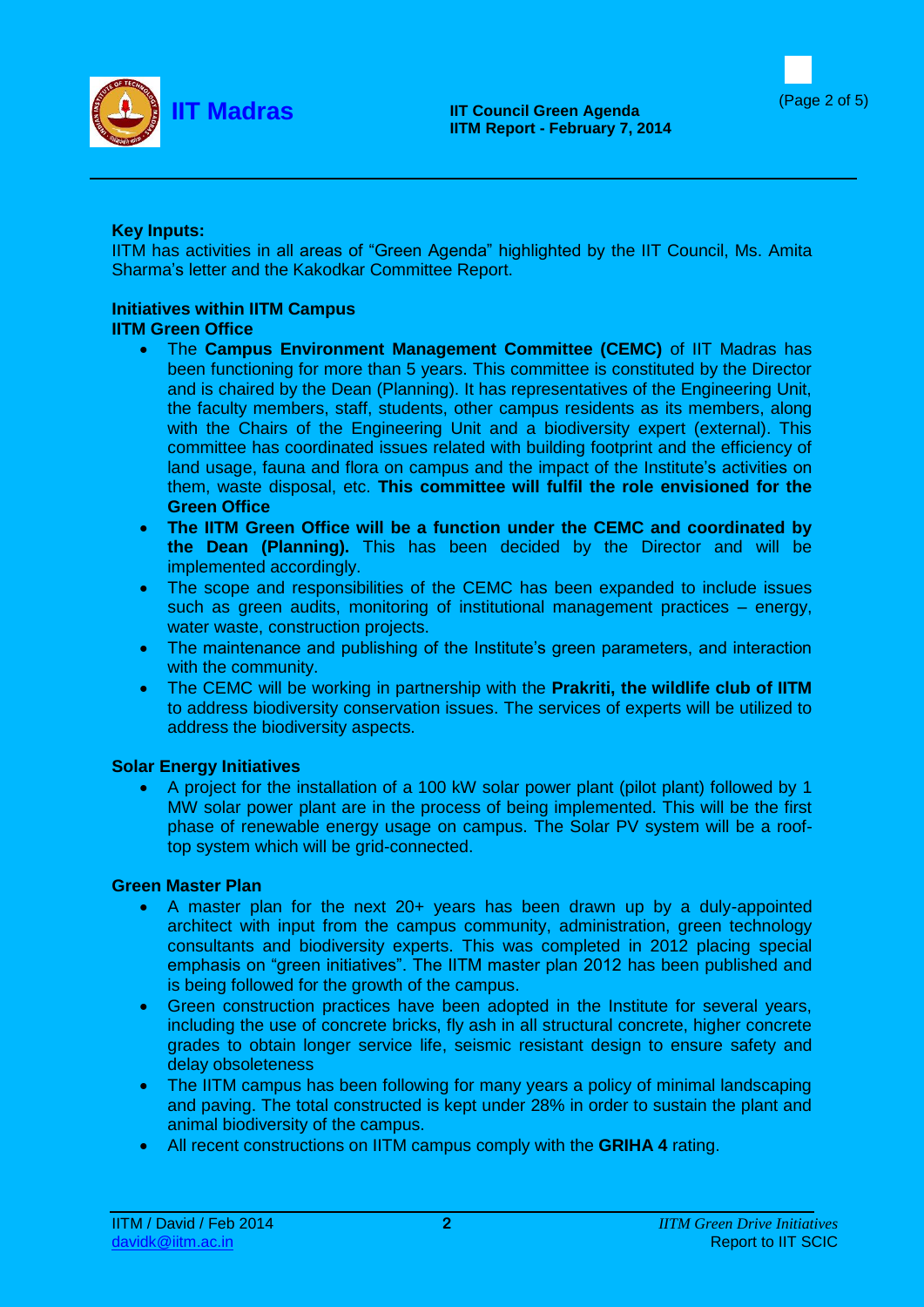



# **IITM OWZONE**

- IITM campus has a self-help group called OWZONE (Zero waste) which handles recycling of all solid waste segregation generated on campus. With the intention of making the campus a zero waste zone, OWZONE collects, sorts and recycles all waste in a responsible manner, sensitive to institute environment and surroundings.
- The campus also uses waste water treatment and recycling of gray water for gardening and toilets.

#### **Bio-Diversity**

 A biodiversity report was published in 2006 based on an extensive study by external experts, which has given guidelines for the protection of wildlife and native flora on campus. Wildlife censuses have been carried out since then (in 2012 and 2013) to assess the effects of campus development on the fauna.

#### **Creation of Water Bodies**

• In order to recharge the water table, all rainwater is channelled through storm water drains to the campus lake, and flow out of campus is minimized.

#### **Other Green / Environment Friendly Initiatives**

- IITM has a ban on the use of plastic bags
- The use of bottled water containers (individual use size) is minimized. Water dispensers are installed throughout the campus.
- IITM has started a minor program for B. Tech. students in the area of sustainable infrastructure and environment management.
- We have a core course on Ecology and Environment, which has to be taken by all the undergraduate students.
- IITM campus has a ban on powered vehicles for students

#### **IITM and Society**

# **NSS Project Bessie (2012-13)**

The Besant Nagar beach in Chennai is a favourite spot in Chennai. However, this also means a large amount of garbage is generated on the beach front and without the proper means of disposal. This project tried to address the problems with our volunteers going on weekly visits to the beach to clean up a specific area and more importantly to interact with the sections of the crowd in an effort to sensitize them about the issues of excessive solid waste pollution.

# **NSS Discovering The Future (2012-13; 2013-14)**

The project involves going to high schools in Chennai and creating awareness about the need for sustainability and sustainable practices through interactive lecturedemonstrations.

# **NSS Project Paws (2013-14)**

Through this project we collaborate with the Blue Cross Society in providing service to the abandoned and rescued animals. We also plan to increase the awareness on pet adoptions.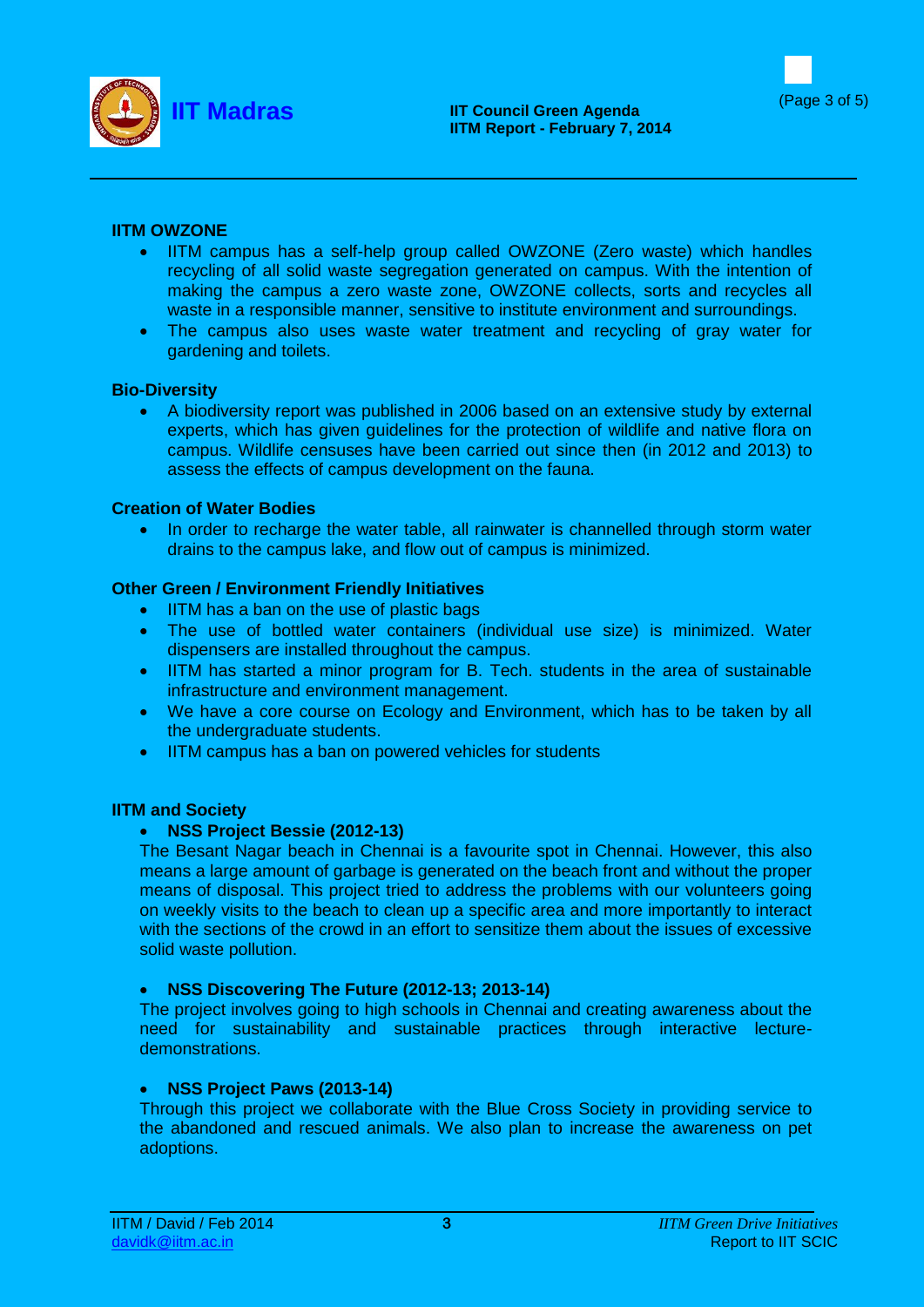



# **The Canal Project (2013-14)**

The Buckingham Canal passes through Chennai, very close to our campus. Originally supposed to be used as a waterway, it barely has any water left in the Chennai section now. In many sectors, it has become a sewage outlet. Along its banks are heavily populated areas and some slums. Through this project, initially we aim to study the current condition of the canal and its relationship with the settlements, factories, and other factors placing the people at the centre of the study. We are trying to recommend solutions in conjunction with them through regular discussions - especially understanding their concerns and attitudes.

# **Water-Related Initiatives**

- IITM has been involved in training the village volunteers, Panchayat Presidents and Secretaries in five blocks of the Krishnagiri District of Tamilnadu, involving more than 150 panchayats on water quality, health, hygiene and sanitation. They trained them for water quality surveillance, which had improved the water quality significantly.
- IITM has developed an easy to use water quality test kit, which is extensively used by UNICEF and a few NGOs in Tamil Nadu for water quality surveillance.
- IITM has developed effective and economical point of use filters for water treatment. This is deployed in an urban slum in Chennai.
- IITM developed green technologies for remediation of soils and aquifers contaminated with heavy metals such as chromium. These technologies are field tested and have already been used by private companies for chromium contaminated aquifer and soil remediation.
- IITM has developed green technologies for treating flue gases containing NOx and SOx. These are adopted by commercial organizations.
- IITM has developed green technologies based on bioremediation, advanced oxidation, and adsorption for the treatment of water and wastewater contaminated with pesticides, complex organic compounds and pharmaceutically active compounds
- IITM has a Center of Excellence in Decentralized Wastewater Management, sponsored by Ministry of Urban Development
- A new center for Technology Development and Demonstration has been started with the aid of Tamil Nadu Pollution Control Board
- IITM has been helping different organs of Govt. of India and other state governments in the field of environmental problems caused by industrial activities
- IITM has been actively involved in socially relevant projects, like humane sewer cleaning systems, radial coastal wells etc.
- We conduct many short term courses / training programs for students and faculty of other colleges / industries in the area of water, waste management, sustainability, pollution control and disaster and risk management.
- IITM technologies for clean water using nanotechnology are used to make pesticidefree water.
	- $\triangleright$  Provide arsenic free drinking water in West Bengal. Community filters are being installed in several places.